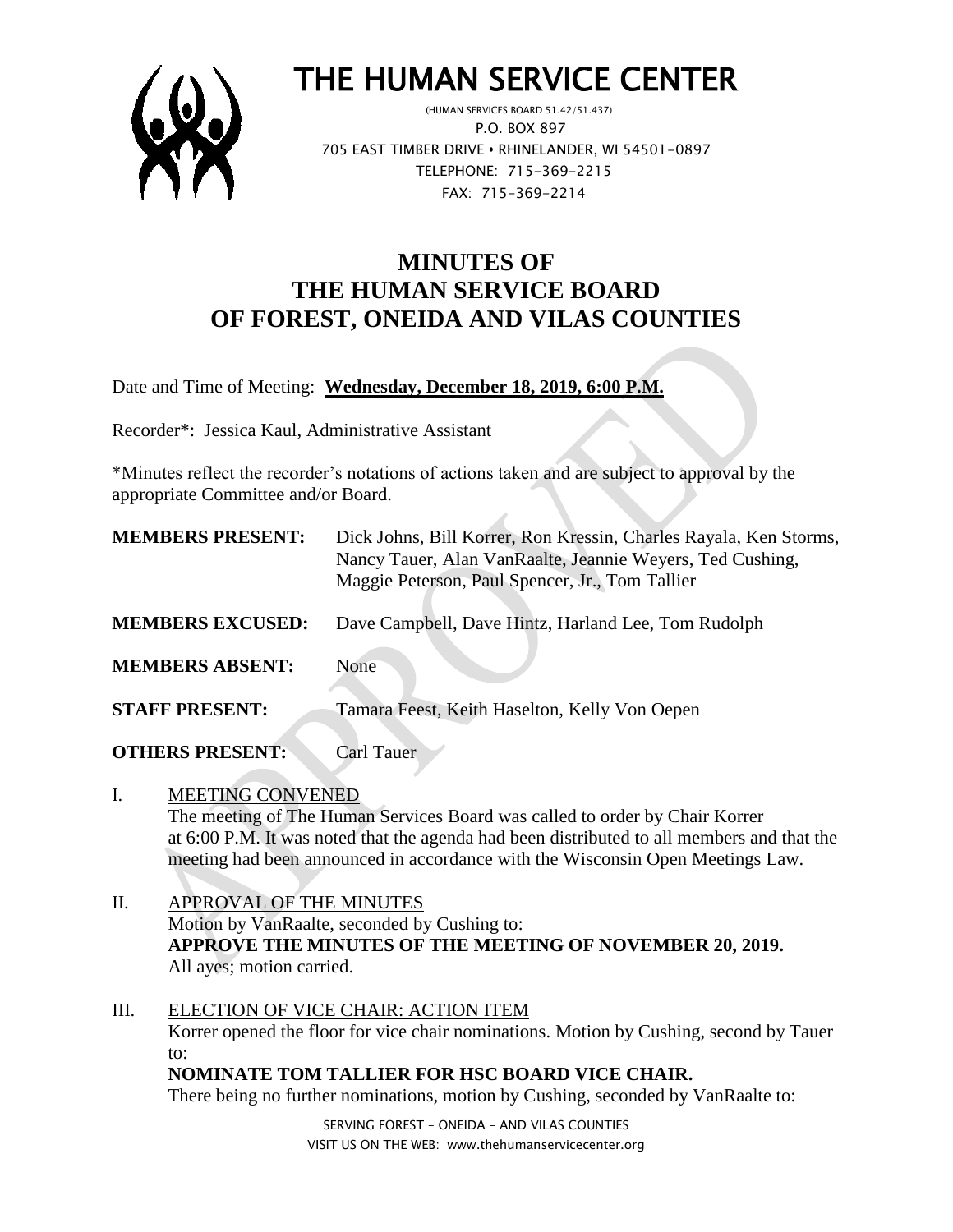## **CLOSE FLOOR TO VICE CHAIR NOMINATIONS.**

All ayes, motion carried. Tom Tallier elected as Human Service Center Vice Chair.

### IV. DIRECTOR'S UPDATES

A. Tri-County Women's Outreach Program Closure

Feest provided the committee with an update about the closure of the Women's Outreach Program. Because of the delay in learning about the new grant funding and the fact that the new grant has a different set of admission criteria, she announced that the current program is closing due to concerns about continuity of care. HSC staff are working now to wind down the program by the end of 2019.

B. Women's Grant Award Status Update Feest announced that HSC was awarded the funding for the new Women's Outreach Program. We are now waiting for the contract and will re-instate the program, following all new criteria, once that is in place.

## V. TRI-COUNTY SYSTEM REVIEW SUBCOMMITTEE

A. Membership

Korrer announced the final membership for the System Review Subcommittee as Spencer Jr., Campbell, Cushing, Tauer, Kressin, VanRaalte and Peterson. Motion by Spencer, second by Tauer to:

## **MAKE OFFICIAL THE SYSTEM REVIEW SUBCOMITTEE MEMBERSHIP NOMINATIONS.**

All ayes, motion carried.

B. Chair Appointments

Chair Korrer announced that Maggie Peterson will chair the System Review Subcommittee.

C. Staff Participation

Discussion was held regarding staff's level of participation in the committee. It was noted that there was a concern about having staff as voting members of the subcommittee. The Board discussed that it would be best to have staff involved and communicating with the committee in order to share experiences and provide feedback but not have them participate as voting members. This would avoid any potential conflict of interest. Motion by Spencer, second by Tauer to:

## **EXCLUDE STAFF FROM BEING VOTING MEMBERS OF THE SYSTEM REVIEW SUBCOMMITTEE; SUBCOMMITTEE WILL RELY ON HSC STAFF AS A RESOURCE ONLY.**

All ayes, motion carried.

D. January Meeting Date: Tuesday, January  $7<sup>th</sup>$ , 2020 at 4:30 PM

#### VI. REPORT OF THE DEVELOPMENTAL DISABILITIES COMMITTEE –12/11/19 Kelly VonOepen reported on the meeting of December 11, 2019. Minutes had been distributed and there were no questions following her report.